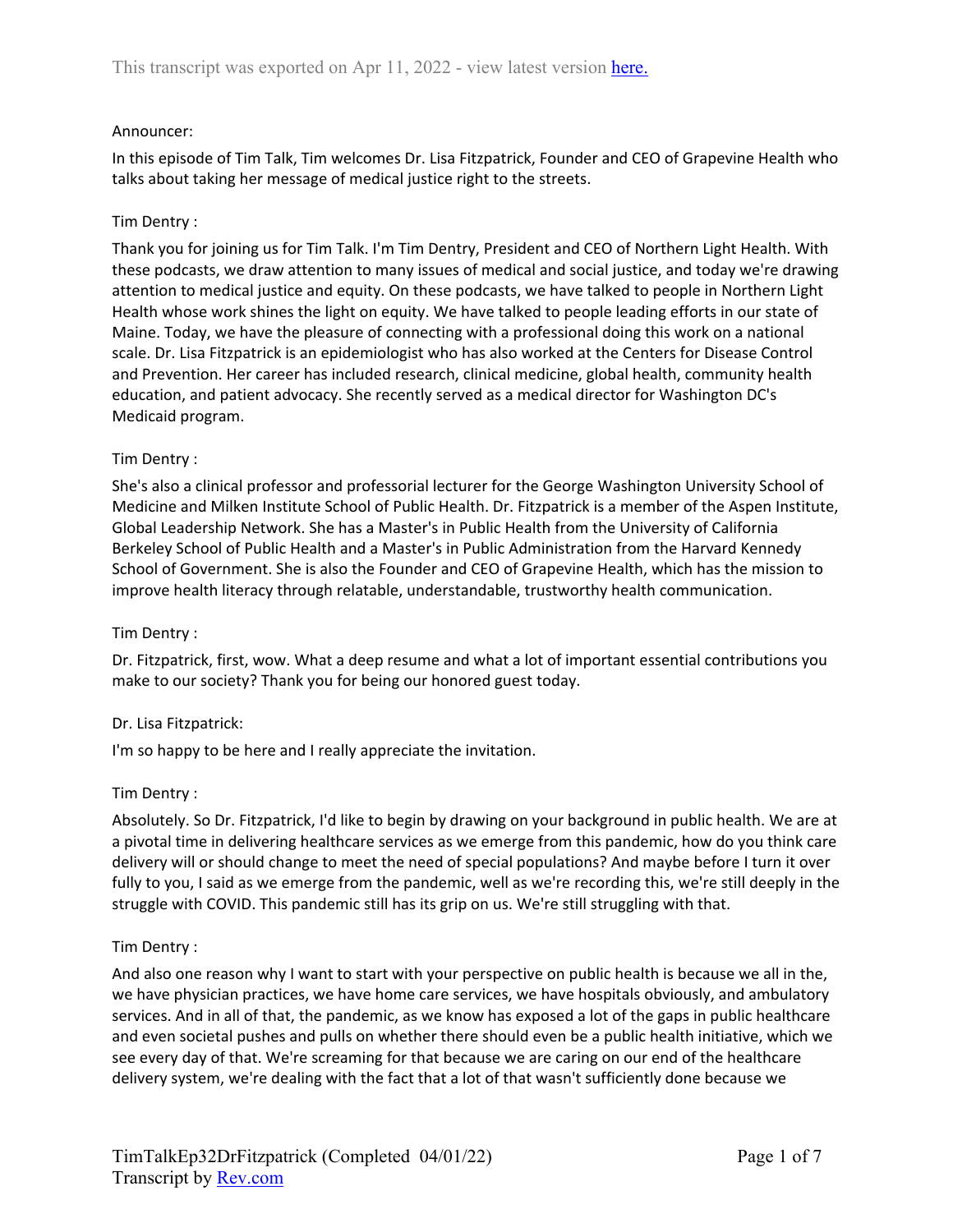haven't valued it as much in this country. So that's who you're talking with right now, Dr. Fitzpatrick, I'd like to hear your views on that.

### Dr. Lisa Fitzpatrick:

Well, it's hard to know where to start. As a country, we don't value prevention and the way we determine how we value prevention or how we value anything in healthcare is linked to, are we willing to pay for it? And are we willing to do what's necessary to ensure we can reach goals that are set? So maybe there are quality measures associated with prevention. We don't have enough of either and now we're seeing why it's so obvious, the need for us to focus on prevention is so obvious, but I'm not sure we're going to learn from these lessons. I think we have short memories and I hate to be a Debbie Downer right out of the gate, but already, if you look at the division we're seeing around even wearing a mask, there's still so many places I go, I was just in Alabama and even in the restaurants, shopping malls and grocery stores, people aren't wearing masks.

### Dr. Lisa Fitzpatrick:

So if we're still amidst this pandemic, people still dying, you just said your hospital is full, and we still have this divide, I think once the pandemic subsides, we will probably go back to normal and I hear people saying that, "Oh, I can't wait to get back to normal." I really think we will have a very short memory and it really is discouraging, particularly for those of us working in healthcare. But the work we're doing is really focused because in a situation like this, you have to decide, where are you going to place your energy?

### Dr. Lisa Fitzpatrick:

I actually left my clinical practice last month, a bit overwhelmed by the lack of process and systems in place and knowing that I couldn't devote my attention to fixing those things. So I've planted my flag squarely in the health literacy department. So, building trusted messages delivered by trusted messengers to communities that are suffering in our underserved communities. And so we deploy doctors who look like the community, or health and science communicators to answer people's questions about the vaccine, about the pandemic, to listen to people's concerns, because we have a lack of listening right now. And I like to say listening is my superpower. You can learn so much if you just listen.

#### Dr. Lisa Fitzpatrick:

And so we have learned a lot about why people are still refusing to be vaccinated. And some of their concerns are valid. We have a trust deficit in healthcare and until we fix that, you'll continue to see people pushing back against science and research and we have to own that. We won't get everybody, but I think if we have a concerted effort to address people's concerns and listen to them, you will find people moving toward the vaccine or whatever the action is we need them to take, but we first have to recognize our responsibility and our role to help make that happen.

#### Tim Dentry :

Dr. Fitzpatrick, listening as a superpower, if you had to pick one superpower, that's a great one to have. Also, as we have had various guests as I said here locally in our own Northern Light Health family within Maine, within the region, nationally, a common theme when we say, "Okay, so this is what your mission is and this is what you're working on and what's really critical," the ones that really have some great success stories, as you are sharing with us, start with, "Well, we listened."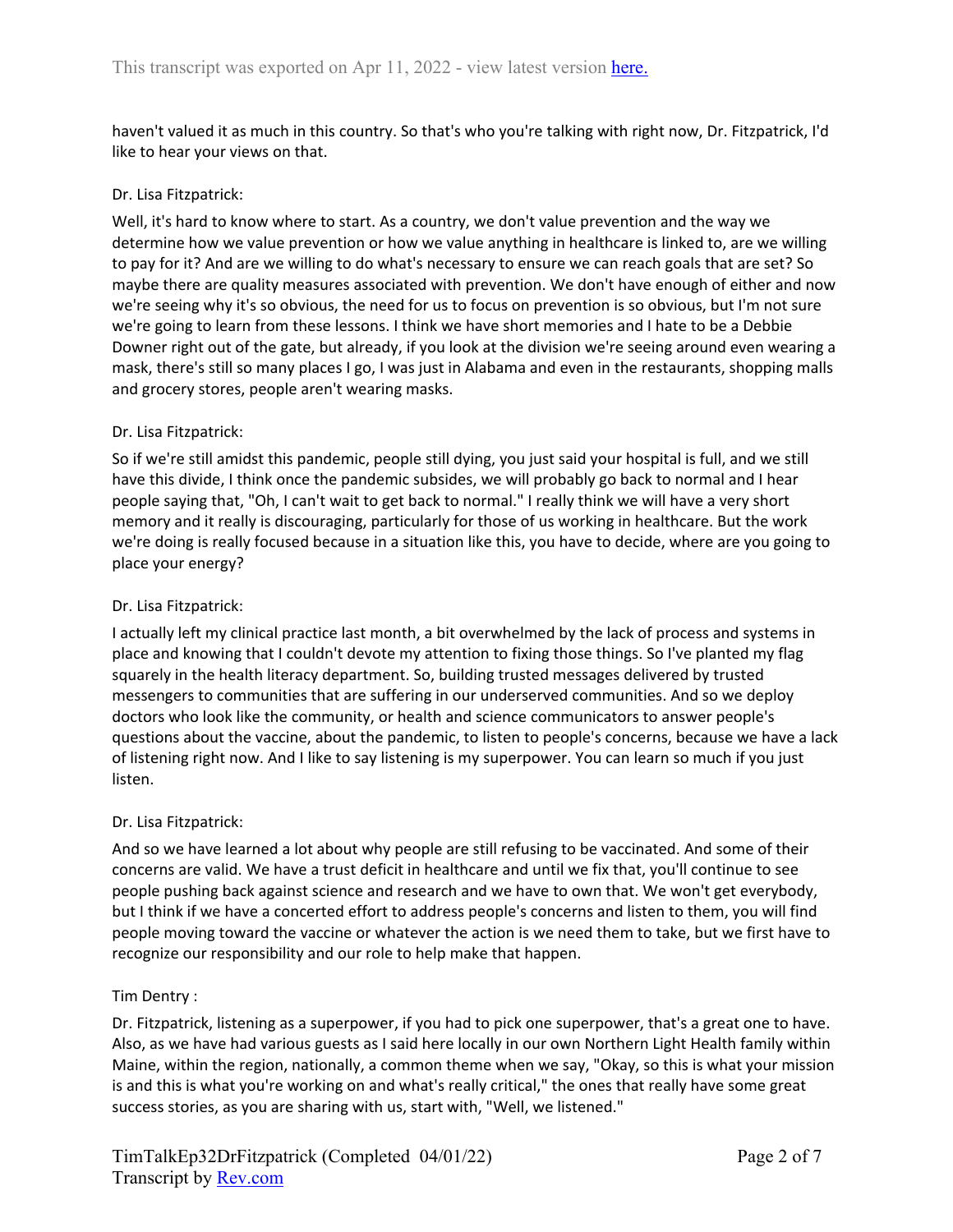# Tim Dentry :

And so first, I thank you for that and sharing with our listeners that as a basic principle. You also said the work we are doing, and so I believe you're referring to Grapevine Health that we mentioned in the introduction. And I quote in the literature that Grapevine Health "provides health information the community trusts and improves health literacy through relatable, understandable, trustworthy health communication," as you summarized in your comments. So, how are you doing this? And why do you feel it's so important? And to your point, what has been the community response? That's what I'd really like to listen to. And what have you learned?

## Dr. Lisa Fitzpatrick:

Well, first let me talk about why I started Grapevine Health and it's a labor of love that's been a long time coming. I started thinking about health literacy back when I was at CC because I was conducting a lot of field investigations and talking to community members, and that's when I started to learn and hear about the distrust of government, particularly CDC and how people didn't know what CDC did or its purpose. And just realized we needed to close some of these communication gaps. And that's when the listening really started. So that's around probably 2000, well, maybe 2003 when I went back to CDC.

## Dr. Lisa Fitzpatrick:

And so I was at a community event, there were four or five doctors on a panel for the community. This was sponsored by 100 black men and the community was asking very basic questions like, "So what is diabetes? And can you cure diabetes? And what should I eat if I have high blood pressure?" And after this meeting, a gentleman walks up to me, he's maybe 50 or 60, a black man. And he says, "How does someone like me access someone like you on a regular basis?" And the reason I can tell you that story like that right now is because I remember it like it happened yesterday, and that's when I knew my mission had to include making my gifts, my talent somehow accessible or available to people like him, because I suspect there are millions of people who don't understand what their doctors are saying or why they should be taking medication.

## Dr. Lisa Fitzpatrick:

So I thought, how can I enable more access to the way I communicate health information? And that's why I created Dr. Lisa On The Street. So I don't know if you have seen any of these little videos, but it was really an experiment. I hired a videographer. We went out into the community and I think our first video was about the flu. And I just asked random people on the street, "Do you know what the flu is? Is it treatable? What are symptoms of the flu and so on?" And we made this video and then we started showing it to people, organizations and community members and got a really positive response. So I thought, "Well, maybe I'll just get information out this way." But then life happens and we didn't really follow through on that and it fell by the wayside.

## Dr. Lisa Fitzpatrick:

And then moving forward, 2015 after I finished that program at the Harvard Kennedy School, I got a bee in my bonnet to focus on this because I know, we are spending so much money in healthcare and we don't really have a lot to show for it. And at that time I was obsessed with emergency room overuse because I was working at a safety net hospital and that was one of our biggest issues that people were not keeping primary care visit appointments and they were being seen in the emergency department and it hurt my ego a bit because one of my patients went to the emergency room. And so I called them and I said, "I understand you went to the ER. Why were you in the ER? You were supposed to call me,"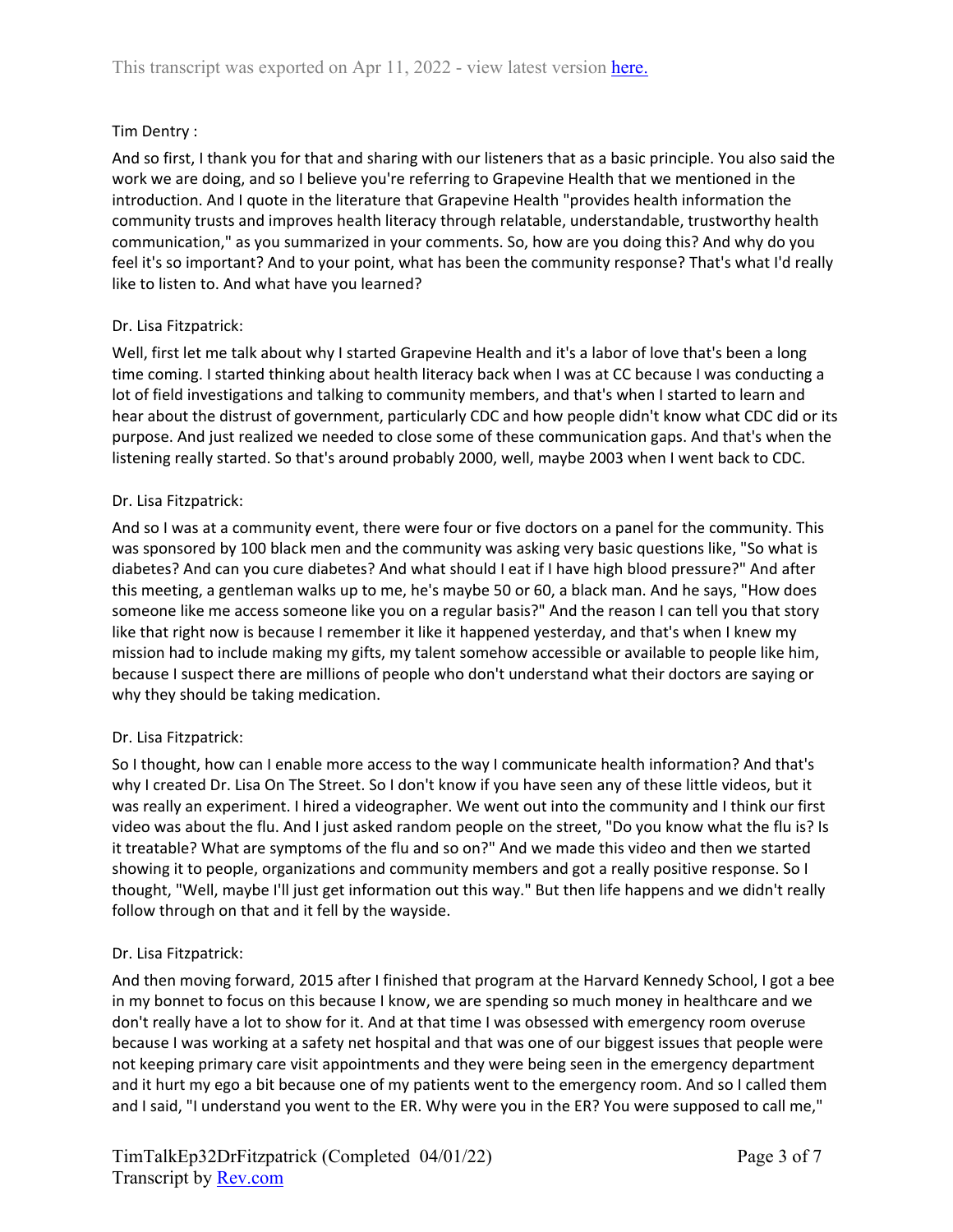because my patients had my cell phone number. And he said, "Well, I didn't realize I ran out of my medicine." And I said, "But you ran out of your medicine because you didn't come to your appointment. You should call me." And he said, "Well, I didn't really know I could get you on the weekend." He didn't even try.

# Dr. Lisa Fitzpatrick:

So in thinking about that experience, I started talking to other doctors to say, "Are you having this problem?" And one of my colleagues said, "Oh, yes. I had a man stand up as he was leaving, he said, "Well, now I'm going to go over to the emergency department to see about my foot."" And she said, "Well, why would you do that? You're right here with me." He said, "But if I go to the ER, if you look at my foot, you can't do an x-ray. And even if you send me for an x-ray, it'll take me a week to get the answer, but if I go to the emergency room, then I'll get the answer right there." And so this information I was gathering that was pointing me into this direction to figure out, how do we better communicate and better help people navigate healthcare so that it's convenient for them on their terms?

## Dr. Lisa Fitzpatrick:

And so, as I was thinking about how you create a company around this, I was encouraged to visit the Medicaid programs to ask them to fund this. And that's actually how I got my job at Medicaid as the Medical Director. I learned so much from that experience and that's when Grapevine Health was really born, because after I had the intel from Medicaid, I decided, okay, now it's time to put the digital, the health communication, the health service navigation for the underserved, put it together and create a business that can really focus on the health and the healthcare of underserved community.

## Dr. Lisa Fitzpatrick:

So, I've just learned so much. I would say the biggest lesson though is that healthcare is still not convenient enough for underserved communities and it needs to go way upstream. Why don't we have diagnostics? We have so many point of care diagnostics. Why aren't they available in the community where people can access them? Think about how much we ask people to do, come to our visits, keep your appointment, sit there, wait for the doctor, go pick up, there's so many things we ask them to do. And then if we don't ask with compassion and empathy, that makes it worse, right?

## Dr. Lisa Fitzpatrick:

So we're just trying to meet people with information that's relatable to them, from a messenger they can relate to, and it's been working with vaccine hesitancy. We're seeing 25% to 35% of people we talk to accept the vaccination after hearing the messages, get their questions answered from a trusted messenger. So it's been a long time building toward this moment, but the pandemic is probably the best opportunity we ever could have had to demonstrate the need and the impact of what we can actually do.

## Tim Dentry :

Wow. Well Dr. Fitzpatrick, let me just say that great communicators that I have known in my life, at their heart they're good listeners and they have a joy of learning from what they hear and then doing something about it. You're a great communicator. You're a great listener. You're a great doer. Thank you for sharing all that. That's really fabulous and something that I know I've learned from and I hope our listeners have as well. That's really, really terrific. I'm wondering, you shared a couple of examples on the Dr. Lisa On The Street, and by the way, I've had that idea, I might just borrow that.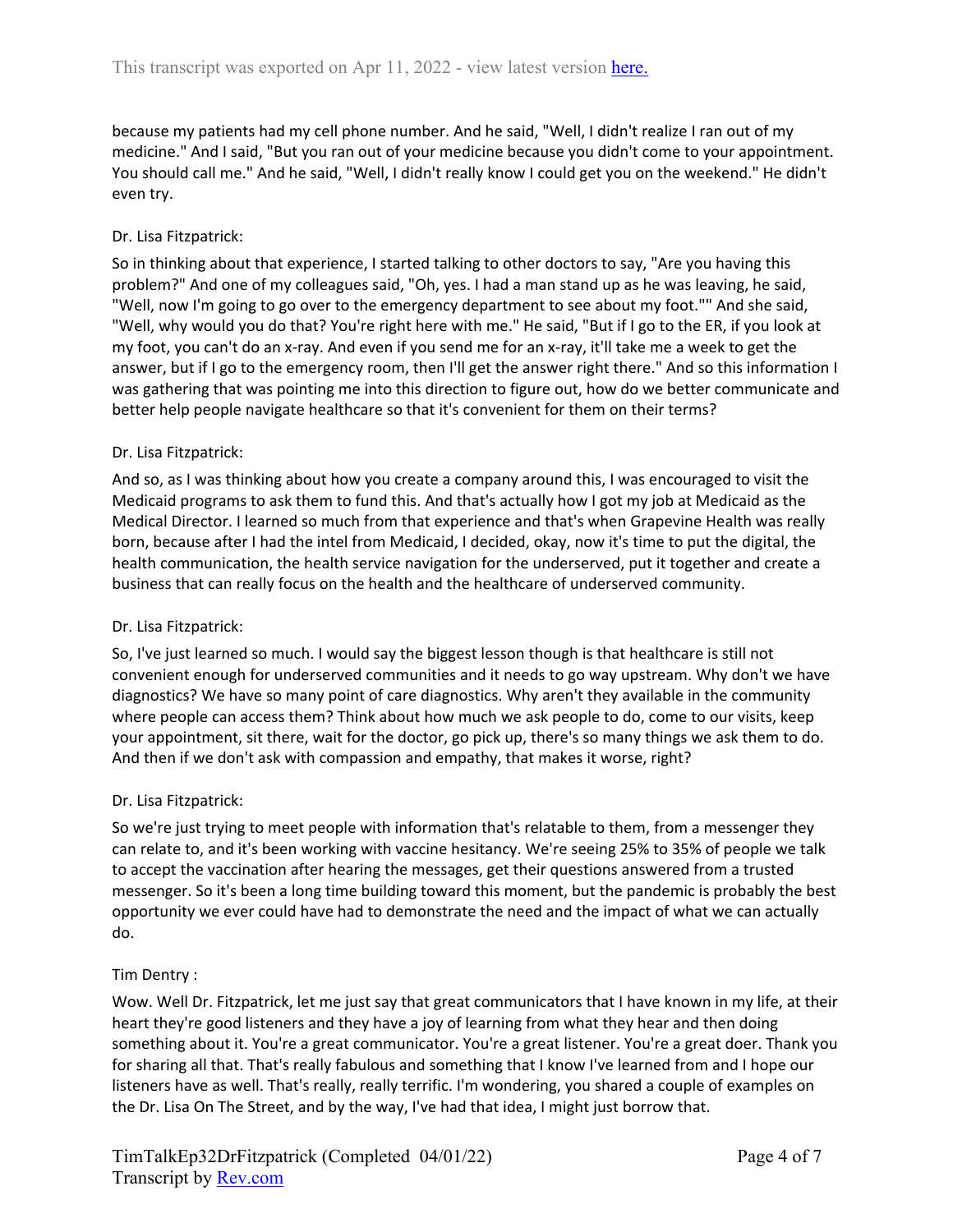## Dr. Lisa Fitzpatrick:

Go right ahead. We need more doctors on the street. I had a lady tell me, "I've never seen a doctor in my community." I said, "Well, what do you mean?" She goes, "Well, usually we see doctors in the clinic. I've never seen anybody come into my community and talk to me." So I would love for people to steal the idea. We need to be doing this work.

### Tim Dentry :

That's great. And I also know that before we started rolling today, you were describing how much you like Maine in the summertime, so I hope that this summer you'll come to Maine and I have a bunch of folks on my team that would really love getting to spend some time with you. And we are trying to do a lot of the things that you're describing, but you make it sound so natural. You make sound like it's what we should be doing, and that is the latter point is one of our takeaways. So, we have a lot of initiatives along the lines of being more accessible and all the digital side of things and point of care and all of that. I worry sometimes, are we making it too hard?

### Tim Dentry :

Because our healthcare delivery system has absolutely been too hard. Most providers will say, I'm sure you've heard this as well, "Well, of course I show health equity, medical equity to everyone. I have no distinction or differentiation of who I serve. I serve everybody." Well, maybe everybody that shows up in your ER if you're an ER doc, or maybe that shows up in your internal medicine practice if that's your practice, but are we going out and listening and finding ways to help? I know we do have many examples where we have done that, and especially the COVID situation with Mercy Hospital, Northern Light Mercy Hospital and Northern Light Home Care and Hospice in Portland, all the outreach that they did. And I can with so many other examples of, we actually have great hearts, great mindset to reach out, but I think we could learn from you, Dr. Fitzpatrick. So, come to Maine. Pack your bags, come to Maine.

#### Dr. Lisa Fitzpatrick:

Well, I have a few reactions to that. First of all, yes, I would love to come to Maine and do a Dr. Lisa On The Street in the summer. I've been an outdoor person since college, or actually before that, in high school I learned to love the outdoors, but it really escalated during college and residency. So, I love Maine, all the trees, the streams, it's just a beautiful state. So just let me know when you want to me to come, that's fine. But I want to encourage people, this isn't for everybody, and that's fine. We all have a role to play. I chose this role because it's easy for me to talk to strangers. It always has been.

#### Dr. Lisa Fitzpatrick:

And so, when I first tried this, people say, "Well, isn't it intimidating? How do you feel doing this?" And I've brought other doctors onto the street and they're not all great at it because they feel too selfconscious when people walk past them and they won't engage. And sometimes you have to talk to eight or 10 people before one person will stop and talk to you. It's like those the kids on the street who are asking you to send the donation to the kids in Africa or South America. Most of the time we ignore them.

Dr. Lisa Fitzpatrick: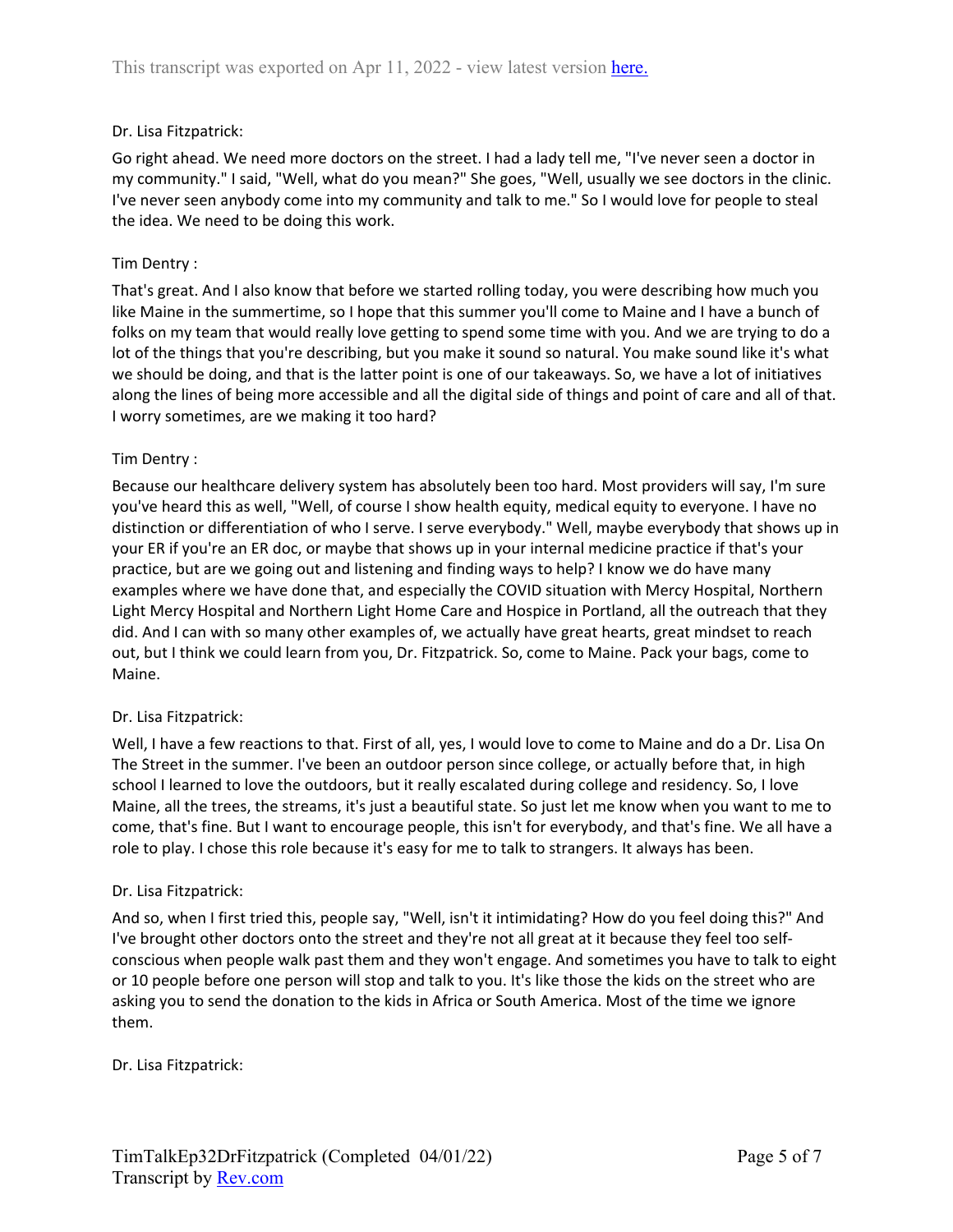It's not as bad when I'm on the street, because number one, we have an organ model and that draws in people because they're curious and they want to know, "Oh, what is that?" It's such an odd thing to see. And sometimes I have my white coat on, so if I have on my white coat, standing next to an organ model, then usually I don't have to do any work. They just come up to me. But when I don't have it, not every person will talk to me and I'm used to that. So I don't want people to feel like if they're not doing this work, they're not doing enough because there is a role for all of us to... The problems are so huge.

# Dr. Lisa Fitzpatrick:

The second thing I wanted to say, though, is related to how we treat people. There's a huge conversation now around bias. This conversation around racial justice and equity in healthcare, it's so prevalent. And I think it's hard to have real conversations about this because it creates tension and it makes people feel defensive and they are hard topics. I think it's a third real topic to talk about this, but we have to practice and get better at it. And as a black woman working in healthcare, I have biases as well. I can remember times when I was either on call or in my clinic and we used to call people "difficult" patients, hopefully we're not doing that so much anymore, but I'm prone to the same biases and stereotypes as everyone else. "Oh, here they come again." Or, "What are we supposed to do when they don't listen or they don't do this or that?"

## Dr. Lisa Fitzpatrick:

And so over time, I've come to change my perspective on this, but it takes work. And so anyone who's interested in improving health equity has to first decide, we have to do the internal work. Because when... And it's human nature to see someone and create a narrative about them. This happened to me just last week. I traveled to Portugal many years ago and I bought this wool sweater and I still have it, but it has a couple of holes in it and I refuse to get rid of it because it's so warm and I love it. When I wear that sweater, people think I'm homeless. Imagine that. And so, how are we bringing our own personal biases and stereotypes into the workplace? And the first step is just to notice that you're doing it and take a step back and say, "Well, why am I doing that?"

## Dr. Lisa Fitzpatrick:

And we'll find that the empathy increases the more we ask ourselves and probe and say, "How could I approach this situation differently?" Or, "How could I put myself in that person's shoes in this moment? They don't want to be in the hospital or they don't want to sit in the ER for four hours, but there must be something driving them to do that." And so the more we can practice and approach things with that perspective, I think it makes it easier. And that, to me, is the beginning of getting to health equity, because a lot of it's about the trust, the lack of judgment, the respect people meet when they come into the healthcare system. And if they don't have that, we can have all the fancy diagnostics and all the hospital beds, but people won't come and they won't follow instructions or partner with us on their healthcare if that relationship isn't there. And it just starts with the human element. So we're not talking enough about that, I think, in these health equity conversations because it's hard.

## Tim Dentry :

Very, very true. And I'm not sure I've heard anybody explain it as just perfectly, concisely, and something that's actionable. I'm going to be reflecting on that, that's for sure, and I hope all of my colleagues do and all other listeners. Dr. Fitzpatrick, are there any other thoughts that you have in your mind or things that you wanted to share before we start to say farewell?